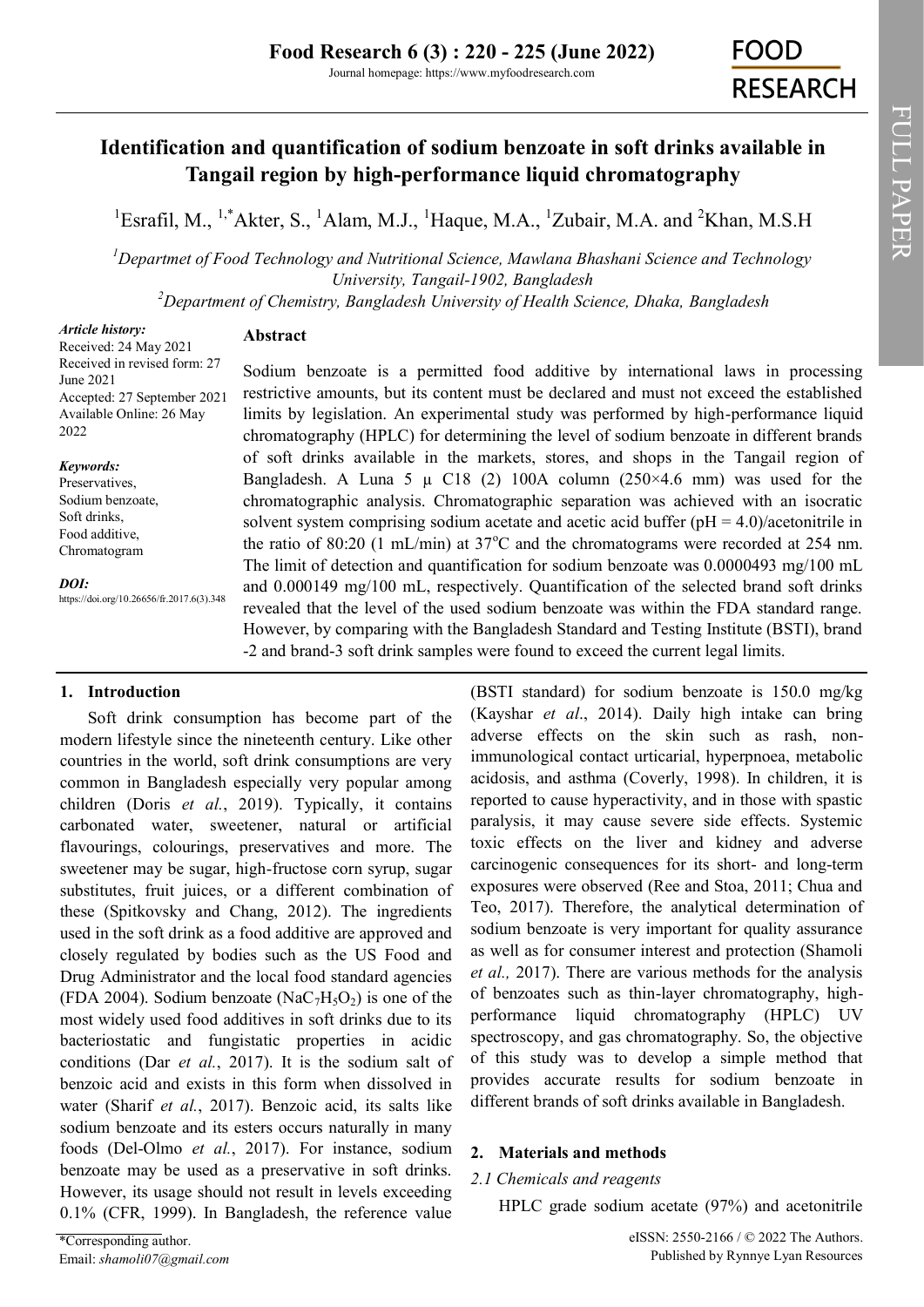FULL PAPER

were purchased from Merck, Darmstadt, Germany; glacial acetic acid and anhydrous sodium benzoate were purchased from Sigma Chemical Co., Germany. Different brands of soft drinks were purchased from local markets in Tangail town, Bangladesh. A total of ninety samples were collected for the experiment of sodium benzoate analysis. The expiry dates of all study samples were within the study period. The volumes of the samples were 250 mL (8 brands) and 330 mL (2 brands).

### *2.2 HPLC system*

The chromatographic system consisted of a Shimadzu isocratic pump, column, a degasser, oven, a UV-Vis detector, and an LC workstation class-VP. About 20 ml of the sample was injected into the injector. A Luna 5m C18 (2) 100A column (250×4.6 mm) was used for the chromatographic analysis and the column temperature was set at 37°C. The sodium benzoate analysis was performed with isocratic solvent system of sodium acetate and acetonitrile (80:20) with a flow rate of 1 mL/min. and chromatograms were recorded at 254 nm.

#### *2.3 Mobile phase preparation*

The mobile phase comprising 80% acetate buffer (1 g glacial acetic acid and 1 g sodium acetate in 1 L deionized water) with 20% HPLC grade acetonitrile was prepared using the modified method of Pylypiw and Grether (2000). About 1 mL of glacial acetic acid and 1000 mg of sodium acetate was taken in a 1000 mL volumetric flask containing about 50 mL de-ionized water and shaken well. After that, the deionized water was added up to the mark to make 1000 mL and was mixed well. About 20 mL of acetonitrile were added to 80 mL of the acetate buffer solution and mixed properly. The mixture was then filtered with a nylon-66 (pore size 0.2 μm) filter membrane.

#### *2.4 Preparation of standard solution*

Approximately 50 mg of anhydrous sodium benzoate and 20 mL of 50% aqueous acetonitrile were taken in a volumetric flask up to mark and shaken well. The solution was then filtered through a syringe filter and labelled as standard stock solution-1 (1 mg/mL). After that, 1 mL of stock solution-1 was taken in a 50 mL volumetric flask and added mobile phase up to the mark and labelled as standard solution-2 (20 mg/mL standard solution). Aliquot of 0.0, 1.70, 3.13, 6.25, 12.5, and 25 µL of each standard solution-2 was taken into Eppendorf tubes and diluted to volume 1.0 mL with mobile phase and mixed well with a vortex mixer.

#### *2.5 Preparation of sample solution*

Approximately 1 mL of soft drink was added to a 50 mL volumetric flask. Aqueous 25% acetonitrile and 75% water were added up to the mark of a 50 mL volumetric flask and mixed properly. About 5mL of the solution was filtered with a sample filter; pore size  $0.2 \mu m$  and  $20 \mu g$ were injected onto the column.

#### *2.6 Experimental analysis of sodium benzoate*

A high-performance liquid chromatography technique was used to determine the concentrations of sodium benzoate in the samples by using the modified procedures described by Pylypiw and Grether (2000). Each of the samples of 1.0 mL was mixed with mobile phase marked up to volume 50 mL. The clear aqueous solution was filtered through a PTFE syringe filter. Then the solution was transferred to the dry HPLC vials and was injected into the column for detection and quantification.

#### *2.7 Limit of detection and quantification*

The limit of detection (LOD) is the lowest amount of analyte in a sample that can be detected but not necessarily quantified as an exact value while the limit of quantification (LOQ) refers to the lowest level of analyte which can be determined with an acceptable degree of confidence. In this work, the detection limit (LOD) and quantification limit (LOQ) values were calculated based on the standard deviation of the response and the slope of the calibration curve (ICH, 1996). The concentration was multiplied by 3 and 10 to obtain the limit of detection and quantification, respectively.

#### *2.8 Recovery study*

To verify the accuracy and precision of the analytical procedure, recovery studies were carried out by spiking some samples with very low levels of sodium benzoate (2.0  $\mu$ g/mL, 4.0  $\mu$ g/mL, and 8.0  $\mu$ g/mL) from a known standard. In this work, 2.0 mL of each sample mixture and 2.0 mL of 25.0 mg/L standards were taken, mixed, and injected. Due to the dilution, the actual concentration becomes 12.5 mg/L. The observed concentrations and the known concentration are divided and then multiply by 100 to obtain the percentage of recoveries.

#### *2.9 Statistical analysis*

All the sample analyses were performed in triplicate and descriptive statistics were analyzed by using SPSS software package version 16.0 (SPSS Inc., Chicago, IL, USA) for all variables. The significance of the differences between the means of the two groups was determined by independent sample Student's t-test. Differences were considered to be significant at  $p<0.05$ .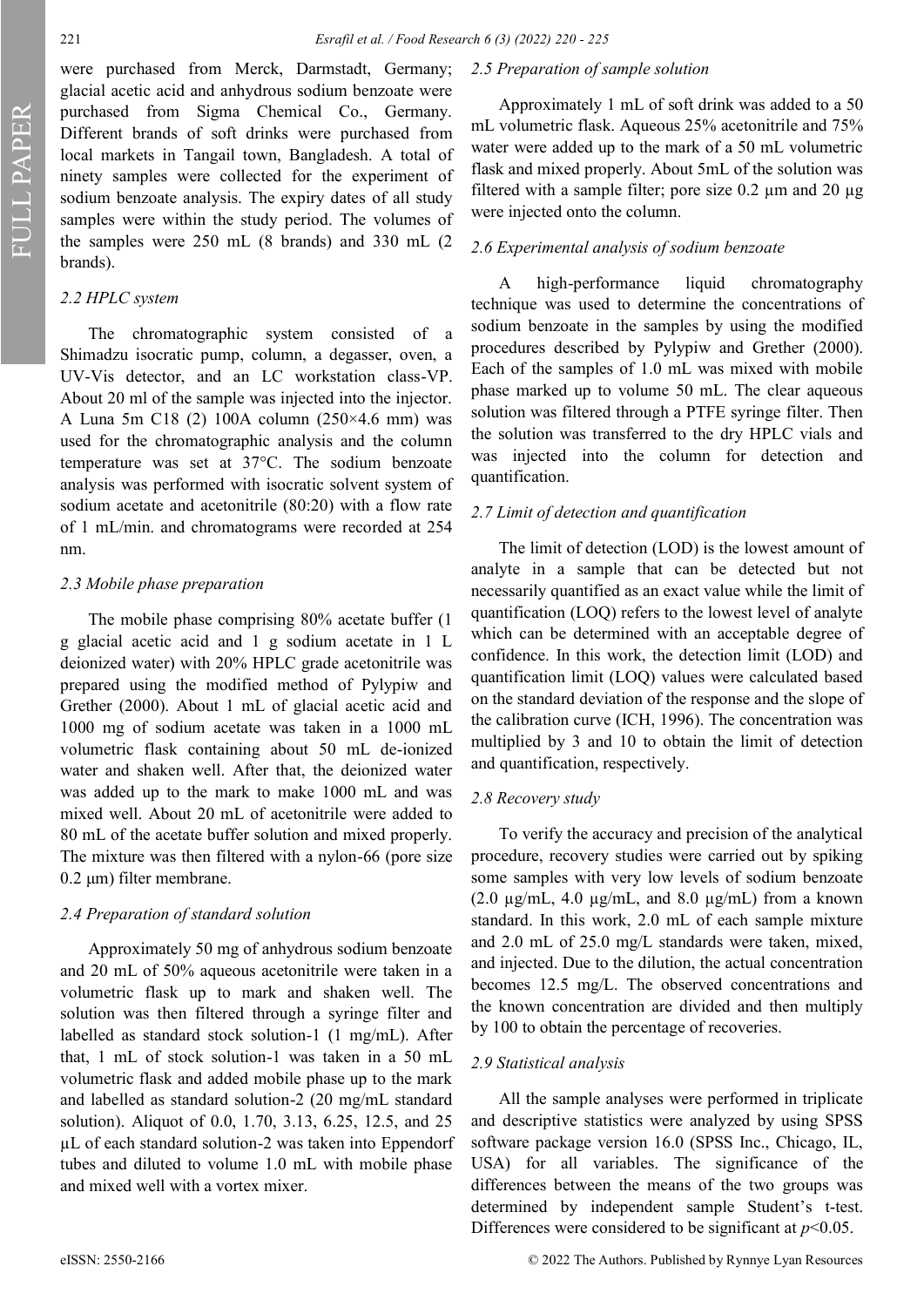#### **3. Results and discussion**

#### *3.1 Analysis of chromatogram*

HPLC is the most convenient and accurate technique for analyzing analysis bulk and finished pharmaceutical products. An RP-HPLC method has been developed and validated as per ICH, USP, and FDA guidelines for determination of the sodium benzoate by using the mobile phase comprising sodium acetate buffer ( $pH = 4$ ) and acetonitrile in the ratio of 80:20 (v/v) over C-18 column at  $37^{\circ}$ C. The flow rate was at 1.0 mL/min and the eluent was monitored by a UV detector at 254 nm. The retention time of sodium benzoate was 9.41±0.13 min (Figures 1 and 2). The calibration curve (Figure 3) for sodium benzoate was obtained by plotting the peak areas of different concentrations of working standard solutions prepared from the stock solutions. Very good linearity for sodium benzoate was obtained as is presented in figure 3 with an excellent regression factor (0.9995). A linear regression line was obtained  $y =$ 808.77x-384.99 (Table 1).

| Table 1. Analytical characteristics of HPLC method |  |  |
|----------------------------------------------------|--|--|
|----------------------------------------------------|--|--|

| Parameter               | Value                             |  |  |
|-------------------------|-----------------------------------|--|--|
| Accuracy                | 102.4426751                       |  |  |
| Slope                   | 808.77                            |  |  |
| Intercept               | 384.99                            |  |  |
| Linearity range         | 1.9 $\mu$ g/mL to 25.1 $\mu$ g/mL |  |  |
| Correlation coefficient | 0.9995                            |  |  |
| SE of intercept         | 9.77                              |  |  |
| SD of intercept         | 0.012                             |  |  |
| LOD                     | $0.0000493$ mg/100 mL             |  |  |
|                         | 0.000149 mg/100 mL                |  |  |



Figure 3. Calibration curve for the sodium benzoate standard solution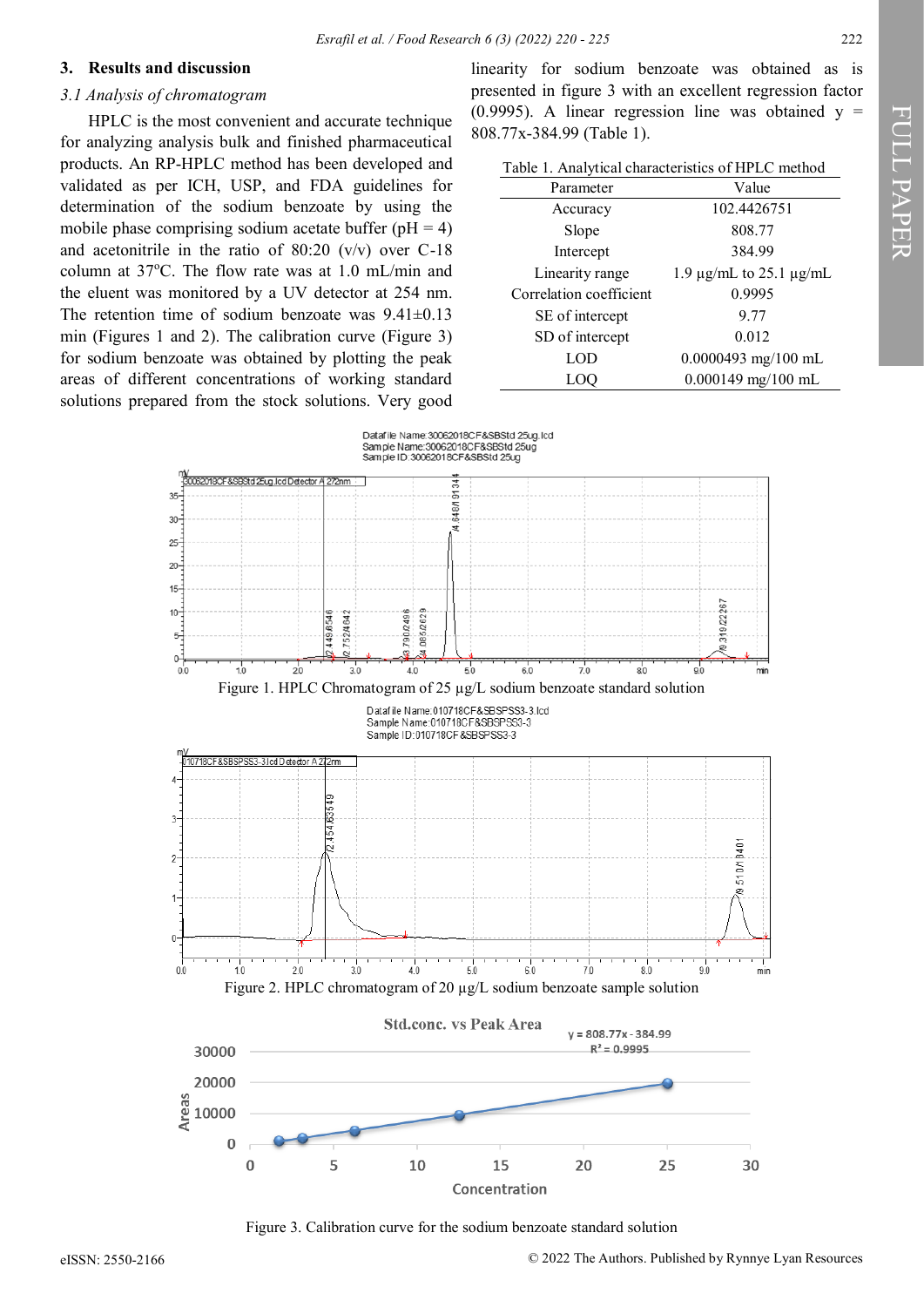FULL PAPER

#### *3.2 Analysis of sodium benzoate in soft drinks sample*

Table 2 shows the concentration of sodium benzoate in all soft drinks samples. There was no significant difference found between the label of sodium benzoate in brand-1, brand-2, brand-4 and brand-6 which was 13.44±0.26, 15.49±0.63, 14.68±0.30 and 12.72±0.28 mg/100 mL respectively. Sodium benzoate in brand-7, brand-8, brand-9 and brand-10 soft drinks was not detected. The lowest concentration of sodium benzoate (11.18 mg/100 mL) was found in the brand-5 sample whereas the highest concentration (18.64 mg/100 mL) was found in the brand-3 soft drinks sample. Another research group in Bangladesh conducted a similar type of study and found similar findings 18.1-19.1 mg/100 mL of sodium benzoate in commercial available soft drinks (Sultana *et al.,* 2016). A very recent study conducted by Azuma *et al*. (2020) sampled markets in Ghana and found similar results (13.15 mg/100 mL) in nonalcoholic carbonated (soft) drinks. Whereas concentration of sodium benzoate found in this study is quite higher than reported in Japan (2 mg/100 mL) and the Philippines (5 mg/100 mL) soft drinks sample (Villanueva *et al.*, 1994).

The Joint FAO/WHO Expert Committee on Food Additives (JECFA) established daily allowable intake (0- 5 mg/kg body weight per day) of benzoic acid and benzoate salts (Lazarevic *et al.,* 2011). In this study, the concentration of sodium benzoate in all brands of soft drinks was within the standard range (100 mg/100 mL) stated by US FDA but exceed the standard range (15 mg/100 mL) of BSTI (Table 3). Brand-2 and brand-3 soft drinks samples contained sodium benzoate of 15.49 mg and 18.64 mg/100 mL respectively which is quite high compared to the BSTI standard. This concentration is quite similar to the findings (18.1-19.1 mg/100 mg) recorded by Sultana *et al.* (2016) in the soft drinks sample. Concentration in brand-1, brand-4, brand-5 and brand-6 were within the limit of BSTI standard.

Table 4 shows the per cent recovery of brand-2 soft drinks. The known amount of sodium benzoate was added to Brand-2 soft drinks at three different levels of concentration considered as low (2.0 μg/mL), medium (4.0  $\mu$ g/mL) and high (8.0  $\mu$ g/mL). The per cent recovery of three concentrations was 90.18±2.9, 90.17±3.9.98 and 93.24±4.8.

Table 2. Concentration of sodium benzoate in soft drink sample

| Sample   | Shop                    | Concentration of Sodium Benzoate (mg/100 mL) | $Mean \pm SD$ |           |                       |
|----------|-------------------------|----------------------------------------------|---------------|-----------|-----------------------|
|          |                         | Sample 1                                     | Sample 2      | Sample 3  | $(mg/100 \text{ mL})$ |
|          | 1                       | 13.50                                        | 12.20         | 13.90     | 13.19±0.88            |
| Brand 1  | $\overline{c}$          | 12.90                                        | 13.90         | 14.24     | 13.71±0.64            |
|          | 3                       | 13.20                                        | 13.60         | 13.48     | 13.41±0.20            |
|          | $\mathbf{1}$            | 15.65                                        | 15.05         | 15.54     | $15.42 \pm 0.32$      |
| Brand 2  | $\overline{c}$          | 14.50                                        | 15.10         | 15.10     | $14.90 \pm 0.34$      |
|          | 3                       | 16.25                                        | 15.98         | 16.25     | $16.16 \pm 0.15$      |
|          | $\mathbf{1}$            | 20.57                                        | 20.45         | 20.14     | 20.39±0.22            |
| Brand 3  | $\overline{c}$          | 19.36                                        | 19.91         | 20.00     | 19.76±0.34            |
|          | 3                       | 14.93                                        | 15.89         | 16.49     | $15.77 \pm 0.78$      |
|          | $\mathbf{1}$            | 14.97                                        | 14.67         | 14.49     | 14.71±0.24            |
| Brand 4  | $\overline{c}$          | 15.00                                        | 15.22         | 14.68     | $14.97 \pm 0.27$      |
|          | 3                       | 14.36                                        | 14.50         | 14.25     | $14.37 \pm 0.12$      |
|          | $\mathbf{1}$            | 10.01                                        | 10.59         | 11.01     | $10.54 \pm 0.50$      |
| Brand 5  | $\overline{c}$          | 11.12                                        | 10.67         | 12.31     | $11.37 \pm 0.84$      |
|          | 3                       | 10.23                                        | 12.34         | 12.30     | $11.63 \pm 1.21$      |
|          | $\mathbf{1}$            | 13.23                                        | 11.88         | 13.93     | $13.02 \pm 1.04$      |
| Brand 6  | $\overline{c}$          | 12.23                                        | 12.34         | 13.53     | $12.70 \pm 0.72$      |
|          | 3                       | 13.09                                        | 11.12         | 13.14     | $12.45 \pm 1.15$      |
| Brand 7  | $\mathbf{1}$            | ND                                           | ND            | ND        | ND                    |
|          | $\overline{c}$          | ND                                           | ND            | <b>ND</b> | ND                    |
|          | 3                       | ND                                           | ND            | <b>ND</b> | ND                    |
| Brand 8  | 1                       | ND                                           | ND            | ND        | ND                    |
|          | $\overline{2}$          | ND                                           | ND            | <b>ND</b> | ND                    |
|          | 3                       | <b>ND</b>                                    | ND            | ND        | ND                    |
| Brand 9  | $\mathbf{1}$            | ND                                           | ND            | ND        | ND                    |
|          | $\overline{c}$          | ND                                           | ND            | ND        | ND                    |
|          | 3                       | ND                                           | ND            | <b>ND</b> | ND                    |
|          | $\mathbf{1}$            | ND                                           | ND            | ND        | ND                    |
| Brand 10 | $\overline{c}$          | ND                                           | ND            | ND        | ND                    |
|          | $\overline{\mathbf{3}}$ | ND                                           | ND            | <b>ND</b> | <b>ND</b>             |

Values are presented as mean±SD. ND: not detected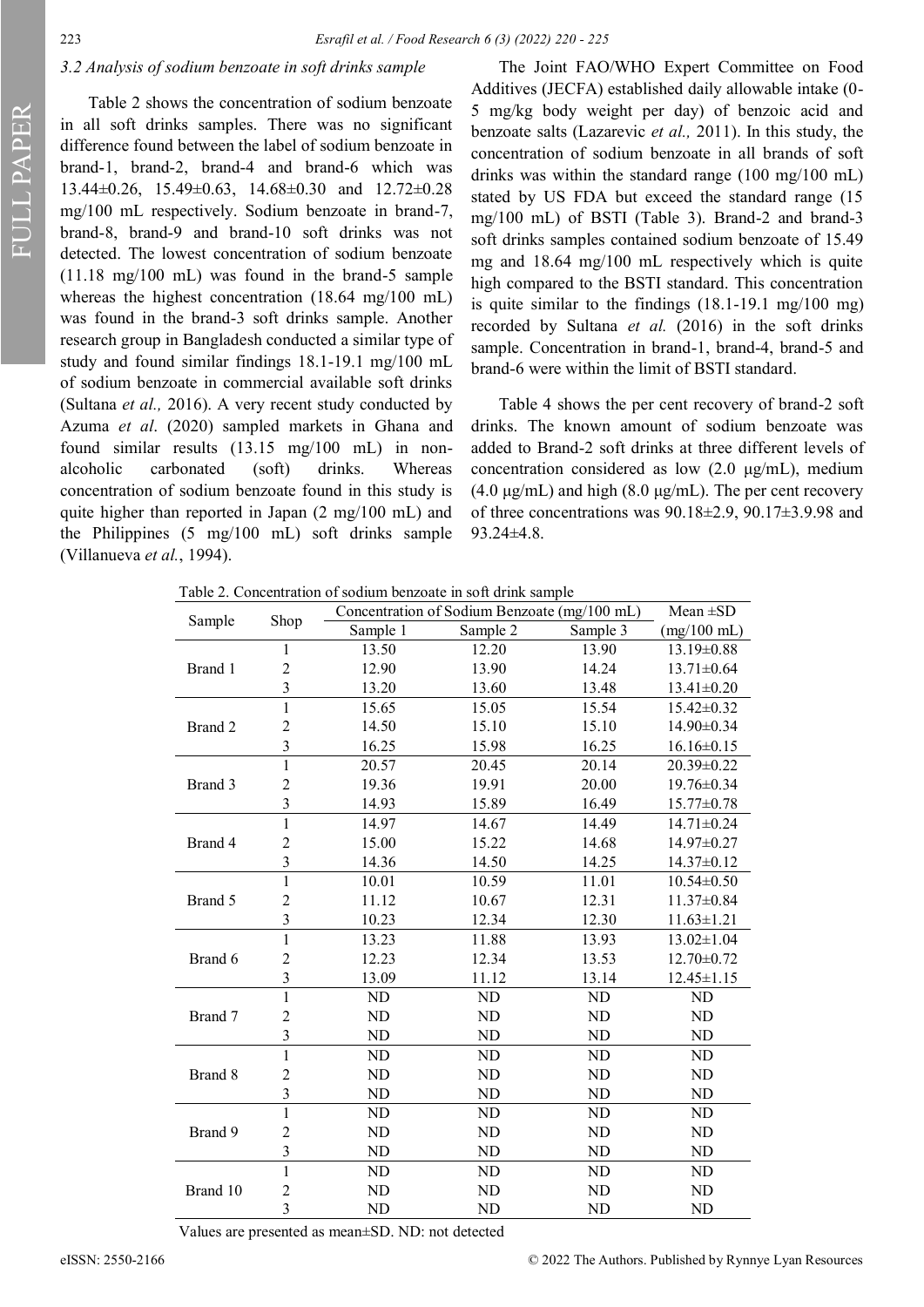Table 3. Summary of the concentration of sodium benzoate in soft drinks sample

|          | Concentration of sodium benzoate (mg/100 mL) |          | $Mean \pm SD$ | <b>BSTI</b>           | <b>FDA</b>                                  | P-value |                               |
|----------|----------------------------------------------|----------|---------------|-----------------------|---------------------------------------------|---------|-------------------------------|
| Sample   | Sample 1                                     | Sample 2 | Sample 3      | $(mg/100 \text{ mL})$ | $(mg/100 \text{ mL})$ $(mg/100 \text{ mL})$ |         |                               |
| Brand 1  | 13.19                                        | 13.71    | 13.41         | $13.44 \pm 0.26$      |                                             |         | $P^a = 0.000; P^b = 0.000$    |
| Brand 2  | 15.42                                        | 14.9     | 16.16         | $15.49 \pm 0.63$      |                                             |         | $P^a = 0.000; P^b = 0.000$    |
| Brand 3  | 20.39                                        | 19.77    | 15.77         | $18.64 \pm 2.50$      |                                             |         | $P^a = 0.000$ ; $P^b = 0.000$ |
| Brand 4  | 14.71                                        | 14.97    | 14.37         | $14.68 \pm 0.30$      |                                             |         | $P^a = 0.000; P^b = 0.000$    |
| Brand 5  | 10.54                                        | 11.37    | 11.63         | $11.18 \pm 0.56$      |                                             |         | $P^a = 0.000; P^b = 0.000$    |
| Brand 6  | 13.02                                        | 12.7     | 12.45         | $12.72 \pm 0.28$      |                                             |         | $P^a = 0.000; P^b = 0.000$    |
| Brand 7  | ND                                           | ND       | ND            | ND                    | 15                                          | 100     |                               |
| Brand 8  | ND                                           | ND       | ND            | ND                    |                                             |         |                               |
| Brand 9  | ND                                           | ND       | ND            | ND                    |                                             |         |                               |
| Brand 10 | ND                                           | ND       | ND            | ND                    |                                             |         |                               |

Values are presented as mean±SD. ND: not detected,  $P^a$ : value compared with BSTI,  $P^b$ : value compared with FDA.

Table 4. Percentage of recovery of sodium benzoate from spiked sample

| Sample  | Concentration<br>before spike<br>$(mg/100 \text{ mL})$ | Spiked level<br>$(\mu g/mL)$ | % Recovery<br>$(Mean \pm SD)$ |
|---------|--------------------------------------------------------|------------------------------|-------------------------------|
|         | 15.42                                                  |                              | $90.18 \pm 2.9$               |
| Brand-2 | 14.90                                                  |                              | $90.17 \pm 3.9$               |
|         | 16.16                                                  |                              | $93.24 \pm 4.8$               |

## **4. Conclusion**

The outcome of the present study revealed that all soft drinks samples contained sodium benzoate within the permitted range set by the international body FDA but two out of six exceed the permitted range of the national authority set by BSTI. Thus, the government authorized agencies should take control and regular monitoring to check the level of sodium benzoate in all soft drinks available in the Bangladeshi market.

## **Conflict of interest**

The authors declare no conflict of interest.

## **Acknowledgement**

The authors would like to offer special gratitude and thanks to the Department of Food Technology and Nutritional Science, Mawlana Bhashani Science and Technology University, Tangail-1902, Bangladesh for providing the laboratory facilities to complete this study present study.

## **References**

- Azuma, S.L., Quartey, N.K.-A. and Ofosu, I.W. (2020). Sodium benzoate in non-alcoholic carbonated (soft) drinks: Exposure and health risks. *Scientific African,*  10*,* e00611. https://doi.org/10.1016/ j.sciaf.2020.e00611
- Chua, S.L. and Teo, S.S. (2017). Analysis of saccharin and benzoic acid in regular and diet Cola-flavoured

carbonated soft drinks. *International Journal of Food Science and Nutrition*, 2(4), 58-64.

- Coverly, J., Peters, L., Whittle, E. and Basketter, D.A. (1998). Susceptibility to skin stinging, nonimmunologic contact urticarial and acute skin irritation. *Contact Dermatitis,* 38(2), 90-95. https:// doi.org/10.1111/j.1600-0536.1998.tb05658.x
- Dar, H.Y., Shivani, C., Karishma, S., Azam, Z. and Anupam, R. (2017). Immunomodulatory effects of food additives. *International Journal of Immunotherapy and Cancer Research*, 3(2), 19-31.
- Del-Olmo, A., Calzada, J. and Nuñez, M. (2017). Benzoic acid and its derivatives as naturally occurring compounds in foods and as additives: uses, exposure, and controversy. *Critical Reviews in Food Science and Nutrition*, 57(14), 3084-3103. https:// doi.org/10.1080/10408398.2015.1087964
- Doris, O.S., Ikechukwu, P. and Ejidike, S.A. (2019). HPLC determination of benzoic acid, saccharin, and caffeine in carbonated soft drinks. *International Journal of ChemTech Research*, 12(4), 15-23. https://doi.org/10.20902/IJCTR.2019.120403
- FDA. (2004). Overview of food ingredients, additives and colors. International Food Information Council (IFIC) and U.S. Food and Drug Administration (FDA). Retrieved from FDA website: https:// www.fda.gov/food/food-ingredients-packaging/ overview-food-ingredients-additives-colors
- Kayshar, M.S., Saifullah, M., Rahman, A. and Uddin, M.B. (2014). An overview of quality status of selected commercial brands of juices and jams based on public perception and laboratory analysis. *Journal of Bangladesh Agriculture University*, 12(1), 183- 188. https://doi.org/10.3329/jbau.v12i1.21410
- Lazarevic, K., Stojanovic, D. and Rancic, N. (2011). Estimated daily intake of benzoic acid through food additives in adult population of south east Serbia. *Central European Journal of Public Health*, 19(4),